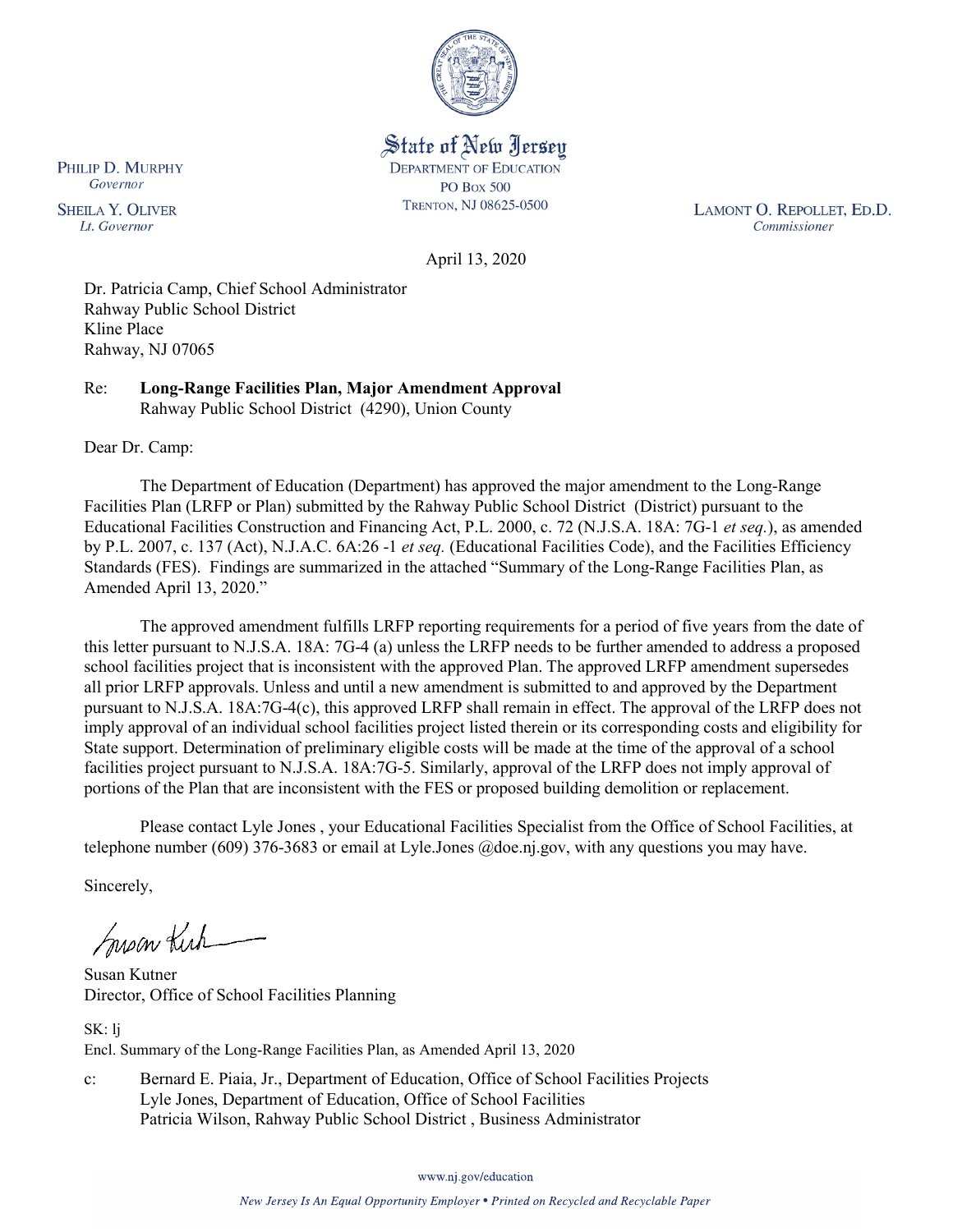# **Rahway Public School District (4290) Summary of the Long-Range Facilities Plan, as Amended April 13, 2020**

The Department of Education (Department) has completed its review of the major amendment to the Long-Range Facilities Plan (LRFP or Plan) submitted by the Rahway Public School District (District) pursuant to the Educational Facilities Construction and Financing Act, P.L. 2000, c. 72 (N.J.S.A. 18A: 7G-1 *et seq.*), as amended by P.L. 2007, c. 137 (Act), N.J.A.C. 6A:26-1 et seq. (Educational Facilities Code), and the Facilities Efficiency Standards (FES).

The following provides a summary of the District's approved amended LRFP. The summary is based on the standards set forth in the Act, the Educational Facilities Code, the FES, District-reported information in the Department's LRFP reporting system, and supporting documentation. The referenced reports in *italic* text are standard reports available on the Department's LRFP website.

### **1. Inventory Overview**

The District is classified as a Regular Operating District (ROD) for funding purposes. It provides services for students in grades PK-12.

The District identified existing and proposed schools, sites, buildings, rooms, and site amenities in its LRFP. Table 1 lists the number of existing and proposed district schools, sites, and buildings. Detailed information can be found in the *School Asset Inventory Report* and the *Site Asset Inventory Report.*

**As directed by the Department, school facilities projects that have received initial approval by the Department and have been approved by the voters, if applicable, are represented as "existing" in the LRFP.** Approved projects that include new construction and/or the reconfiguration/reassignment of existing program space are as follows: n/a.

#### **Table 1: Number of Schools, School Buildings, and Sites**

|                                              | <b>Existing</b> | <b>Proposed</b> |
|----------------------------------------------|-----------------|-----------------|
| Number of Schools (assigned DOE school code) |                 |                 |
| Number of School Buildings <sup>1</sup>      |                 |                 |
| Number of Non-School Buildings <sup>2</sup>  |                 |                 |
| Number of Vacant Buildings                   |                 |                 |
| Number of Sites                              |                 |                 |

*1 Includes district-owned buildings and long-term leases serving students in district-operated programs 2 Includes occupied district-owned buildings not associated with a school, such as administrative or utility buildings*

Based on the existing facilities inventory submitted by the District:

- Schools using leased buildings (short or long-term):  $n/a$
- Schools using temporary classroom units (TCUs), excluding TCUs supporting construction: Franklin Elementary School, Cleveland Elementary School
- Vacant/unassigned school buildings:  $n/a$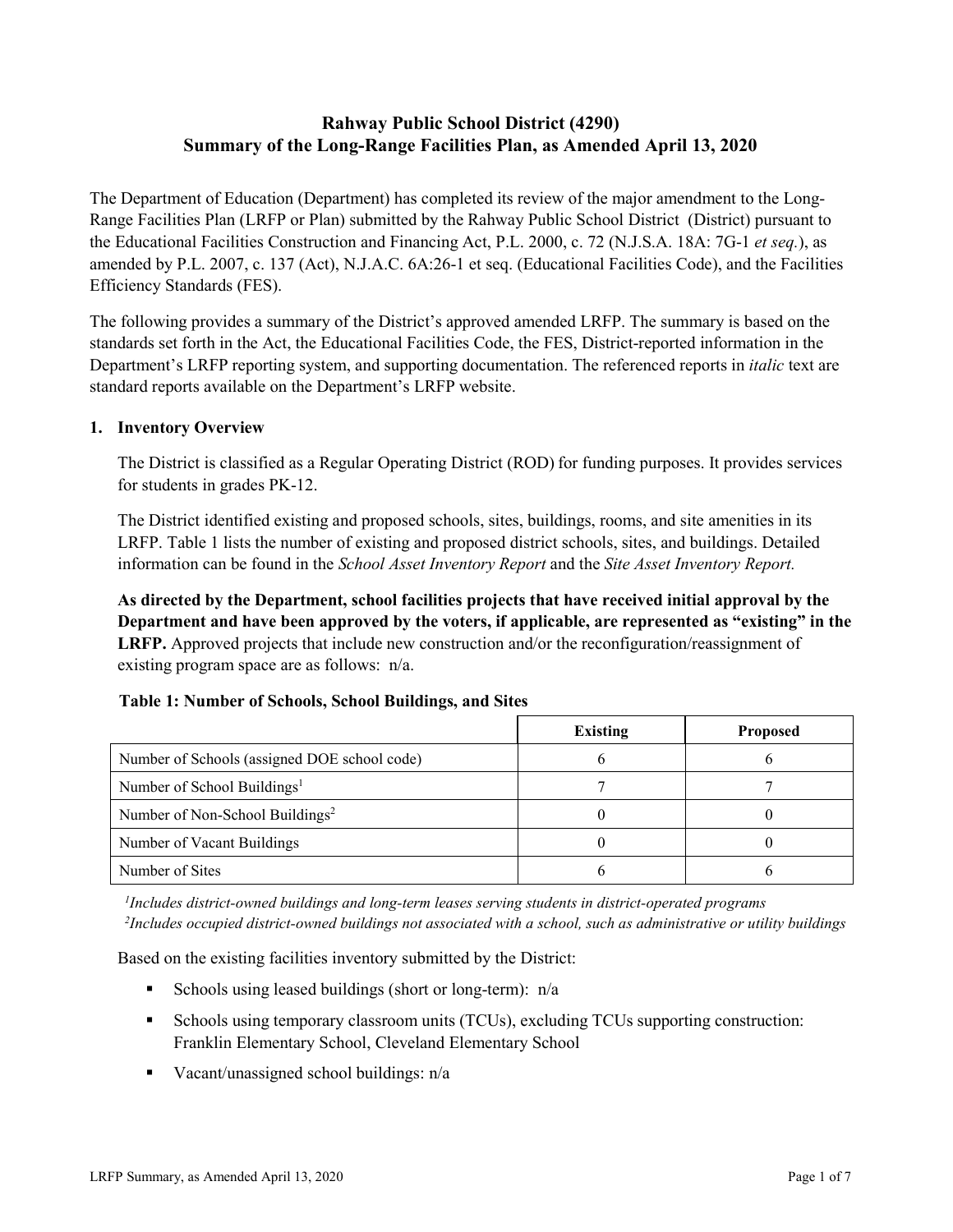**FINDINGS** The Department has determined that the proposed inventory is adequate for approval of the District's LRFP amendment. However, the LRFP determination does not imply approval of an individual school facilities project listed within the LRFP; the District must submit individual project applications for project approval.

# **2. District Enrollments**

The District determined the number of students, or "proposed enrollments," to be accommodated for LRFP planning purposes on a district-wide basis and in each school.

The Department minimally requires the submission of a standard cohort-survival projection using historic enrollment data from the Application for School State Aid (ASSA) or NJ Smart. The cohort-survival method projection method forecasts future students based upon the survival of the existing student population as it moves from grade to grade. A survival ratio of less than 1.00 indicates a loss of students, while a survival ratio of more than 1.00 indicates the class size is increasing. For example, if a survival ratio tracking first to second grade is computed to be 1.05, the grade size is increasing by 5% from one year to the next. The cohort-survival projection methodology works well for communities with stable demographic conditions. Atypical events impacting housing or enrollments, such as an economic downturn that halts new housing construction or the opening of a charter or private school, typically makes a cohort-survival projection less reliable.

### **Proposed enrollments are based on a standard cohort-survival enrollment projection.**

Adequate supporting documentation was submitted to the Department to justify the proposed enrollments. Table 2 provides a comparison of existing and projected enrollments. All totals include special education students.

|                              | <b>Existing Enrollments</b> | <b>District Proposed Enrollments</b> |
|------------------------------|-----------------------------|--------------------------------------|
| <b>Grades</b>                | 2019-2020                   | 2024-25                              |
| PK (excl. private providers) | 279                         | 360                                  |
| Grades K-5                   | 1,646                       | 1,575                                |
| Grades 6-8                   | 960                         | 831                                  |
| Grades 9-12                  | 1,070                       | 1,176                                |
| <b>Totals</b>                | 3,955                       | 3,942                                |

#### **Table 2: Enrollments**

**FINDINGS** The Department has determined the District's proposed enrollments to be acceptable for approval of the District's LRFP amendment. The Department will require a current enrollment projection at the time an application for a school facilities project is submitted incorporating the District's most recent enrollments in order to verify that the LRFP's planned capacity is appropriate for the updated enrollments.

# **3. District Practices Capacity**

Based on information provided in the room inventories, *District Practices Capacity* was calculated for each school building to determine whether adequate capacity is proposed for the projected enrollments based on district scheduling and class size practices. The capacity totals assume instructional buildings can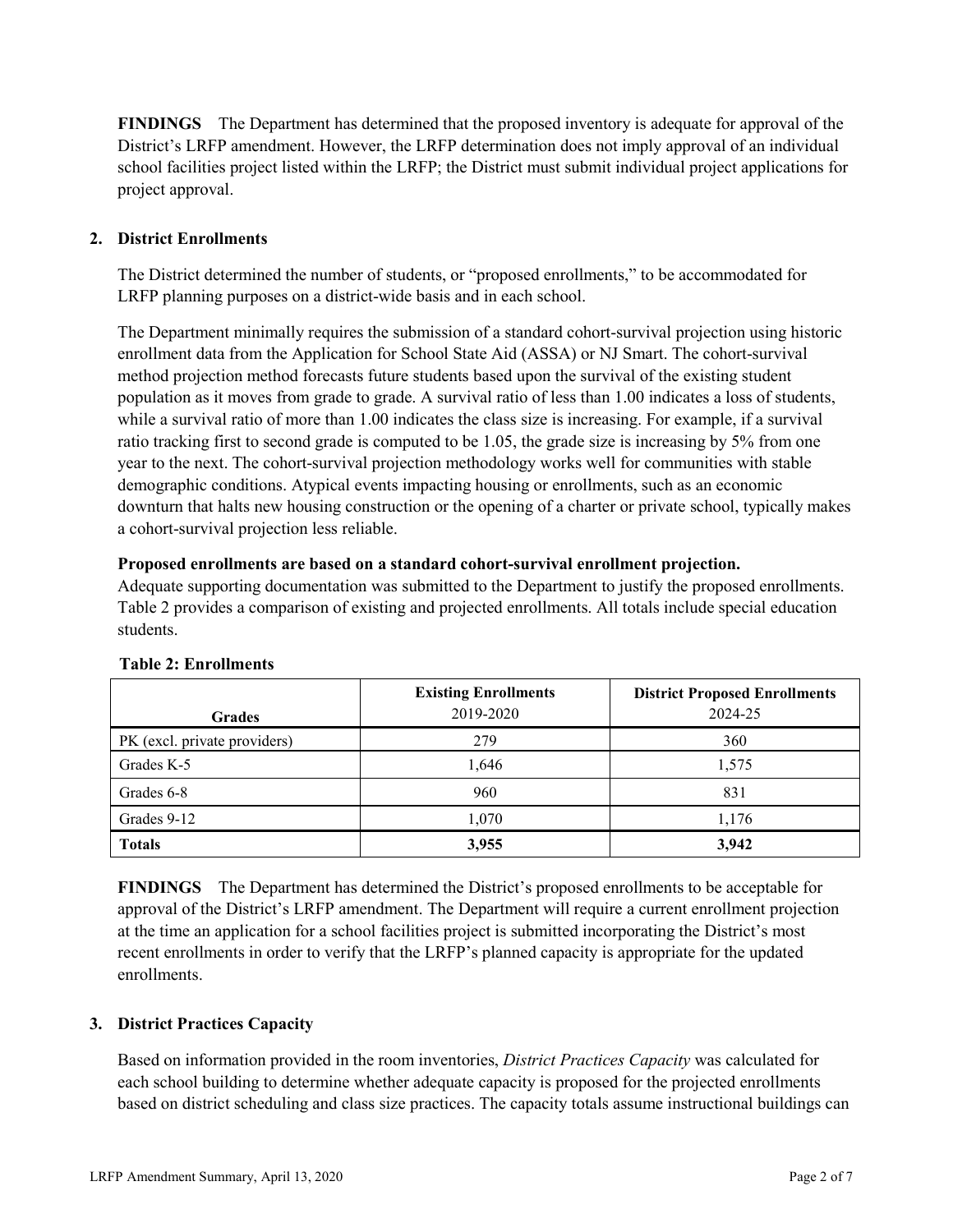be fully utilized regardless of school sending areas, transportation, and other operational issues. The calculations only consider district-owned buildings and long-term leases; short term leases and temporary buildings are excluded. A capacity utilization factor of 90% for classrooms serving grades K-8 and 85% for classrooms serving grades 9-12 is applied in accordance with the FES. No capacity utilization factor is applied to preschool classrooms.

In certain cases, districts may achieve adequate District Practices Capacity to accommodate enrollments but provide inadequate square feet per student in accordance with the FES, resulting in educational adequacy issues and "Unhoused Students." Unhoused students are considered in the "Functional Capacity" calculations used to determine potential State support for school facilities projects and are analyzed in Section 4.

Table 3 provides a summary of proposed enrollments and existing and proposed District-wide capacities. Detailed information can be found in the LRFP website reports titled *FES and District Practices Capacity Report, Existing Rooms Inventory Report, and Proposed Rooms Inventory Report.*

| <b>Grades</b>     | <b>Proposed</b><br><b>Enrollments</b> | <b>Existing</b><br><b>District</b><br><b>Practices</b><br>Capacity | <b>Existing</b><br>Deviation* | <b>Proposed</b><br><b>District</b><br><b>Practices</b><br>Capacity | <b>Proposed</b><br>Deviation* |
|-------------------|---------------------------------------|--------------------------------------------------------------------|-------------------------------|--------------------------------------------------------------------|-------------------------------|
| Elementary (PK-5) | 1,935                                 | 1,822.20                                                           | $-112.80$                     | 1,871.53                                                           | $-63.47$                      |
| Middle $(6-8)$    | 831                                   | 588.80                                                             | $-242.20$                     | 807.67                                                             | $-23.33$                      |
| High $(9-12)$     | 1,176                                 | 1,084.60                                                           | $-91.40$                      | 1,202.75                                                           | 26.75                         |
| <b>Totals</b>     | 3,942                                 | 3,495.60                                                           | $-446.40$                     | 3,881.95                                                           | $-60.05$                      |

**Table 3: District Practices Capacity Analysis**

*\* Positive numbers signify surplus capacity; negative numbers signify inadequate capacity. Negative values for District Practices capacity are acceptable for approval if proposed enrollments do not exceed 100% capacity utilization.*

Considerations:

- **Based on the proposed enrollments and existing room inventories, the District is projected to have** inadequate capacity for the following grade groups, assuming all school buildings can be fully utilized: 6-8.
- Adequate justification has been provided by the District if the proposed capacity for a school significantly deviates from the proposed enrollments. Generally, surplus capacity is acceptable for LRFP approval if additional capacity is not proposed through new construction.

**FINDINGS**The Department has determined that proposed District capacity, in accordance with the proposed enrollments, is adequate for approval of the District's LRFP amendment. The Department will require a current enrollment projection at the time an application for a school facilities project is submitted, incorporating the District's most recent Fall Enrollment Report, in order to verify that the LRFP's planned capacity meets the District's updated enrollments.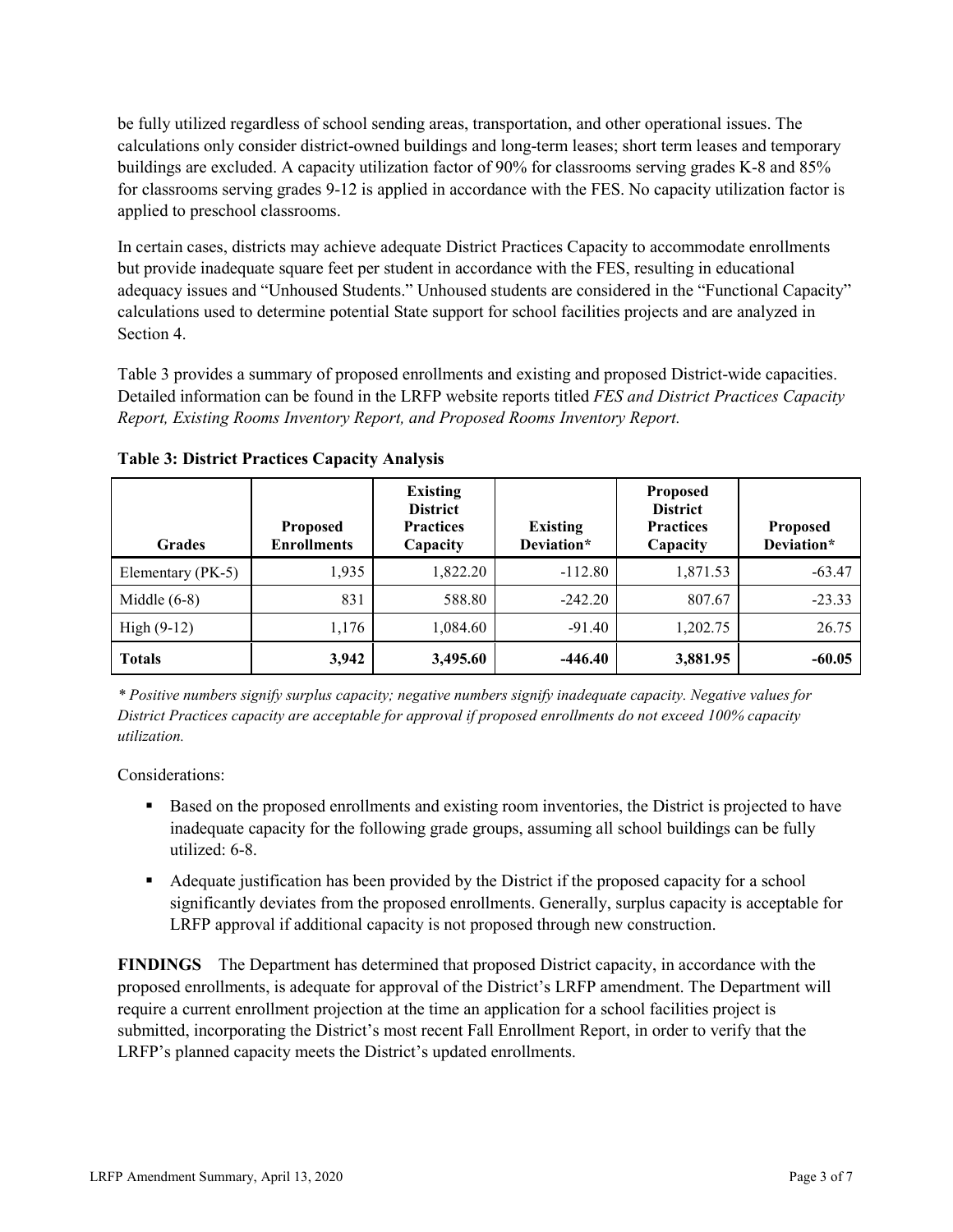### **4. New Construction Funding Eligibility**

*Functional Capacity* was calculated and compared to the proposed enrollments to provide a **preliminary estimate** of Unhoused Students and new construction funding eligibility. **Final determinations will be made at the time of project application approvals.**

*Functional Capacity* is the adjusted gross square footage of a school building *(total gross square feet minus excluded space)* divided by the minimum area allowance per full-time equivalent student for the grade level contained therein. *Unhoused Students* is the number of students projected to be enrolled in the District that exceeds the Functional Capacity of the District's schools pursuant to N.J.A.C. 6A:26-2.2(c). *Excluded Square Feet* includes (1) square footage exceeding the FES for any pre-kindergarten, kindergarten, general education, or self-contained special education classroom; (2) grossing factor square footage *(corridors, stairs, mechanical rooms, etc.)* that exceeds the FES allowance, and (3) square feet proposed to be demolished or discontinued from use. Excluded square feet may be revised during the review process for individual school facilities projects.

Table 4 provides a preliminary assessment of the Functional Capacity, Unhoused Students, and Estimated Maximum Approved Area for Unhoused Students for each FES grade group. The calculations exclude temporary facilities and short-term leased buildings. School buildings proposed for whole or partial demolition or reassignment to a non-school use are excluded from the calculations pending project application review. If a building is proposed to be reassigned to a different school, the square footage is applied to the proposed grades after reassignment. Buildings that are not assigned to a school are excluded from the calculations. In addition, only preschool students eligible for state funding (former ECPA students) are included. Detailed information concerning the calculations can be found in the *Functional Capacity and Unhoused Students Report* and the *Excluded Square Footage Report.*

|                                                | <b>PK/K-5</b> | $6 - 8$  | $9-12$    | <b>Total</b> |
|------------------------------------------------|---------------|----------|-----------|--------------|
| PK Eligible Students/K-12 Proposed Enrollments | 1,935         | 831      | 1,176     |              |
| FES Area Allowance (SF/student)                | 125.00        | 134.00   | 151.00    |              |
| <b>Prior to Completion of Proposed Work:</b>   |               |          |           |              |
| <b>Existing Gross Square Feet</b>              | 209,294       | 134,223  | 121,694   | 465,211      |
| Adjusted Gross Square Feet                     | 201,271       | 130,687  | 120,210   | 452,168      |
| <b>Adjusted Functional Capacity</b>            | 1,589.07      | 994.95   | 796.09    |              |
| Unhoused Students                              | 345.93        | 0.00     | 379.91    |              |
| Est. Max. Area for Unhoused Students           | 43,241.25     | 0.00     | 57,366.00 |              |
| <b>After Completion of Proposed Work:</b>      |               |          |           |              |
| Gross Square Feet                              | 214,718       | 135,463  | 126,244   | 476,425      |
| New Gross Square Feet                          | 5,410         | 1,238    | 4,550     | 11,198       |
| Adjusted Gross Square Feet                     | 206,681       | 131,925  | 124,760   | 463,366      |
| Functional Capacity                            | 1,631.92      | 1,004.60 | 826.23    |              |
| Unhoused Students after Construction           | 303.08        | 0.00     | 349.77    |              |
| Est. Max. Area Remaining                       | 37,885.00     | 0.00     | 52,816.00 |              |

**Table 4: Estimated Maximum Approved Area for Unhoused Students**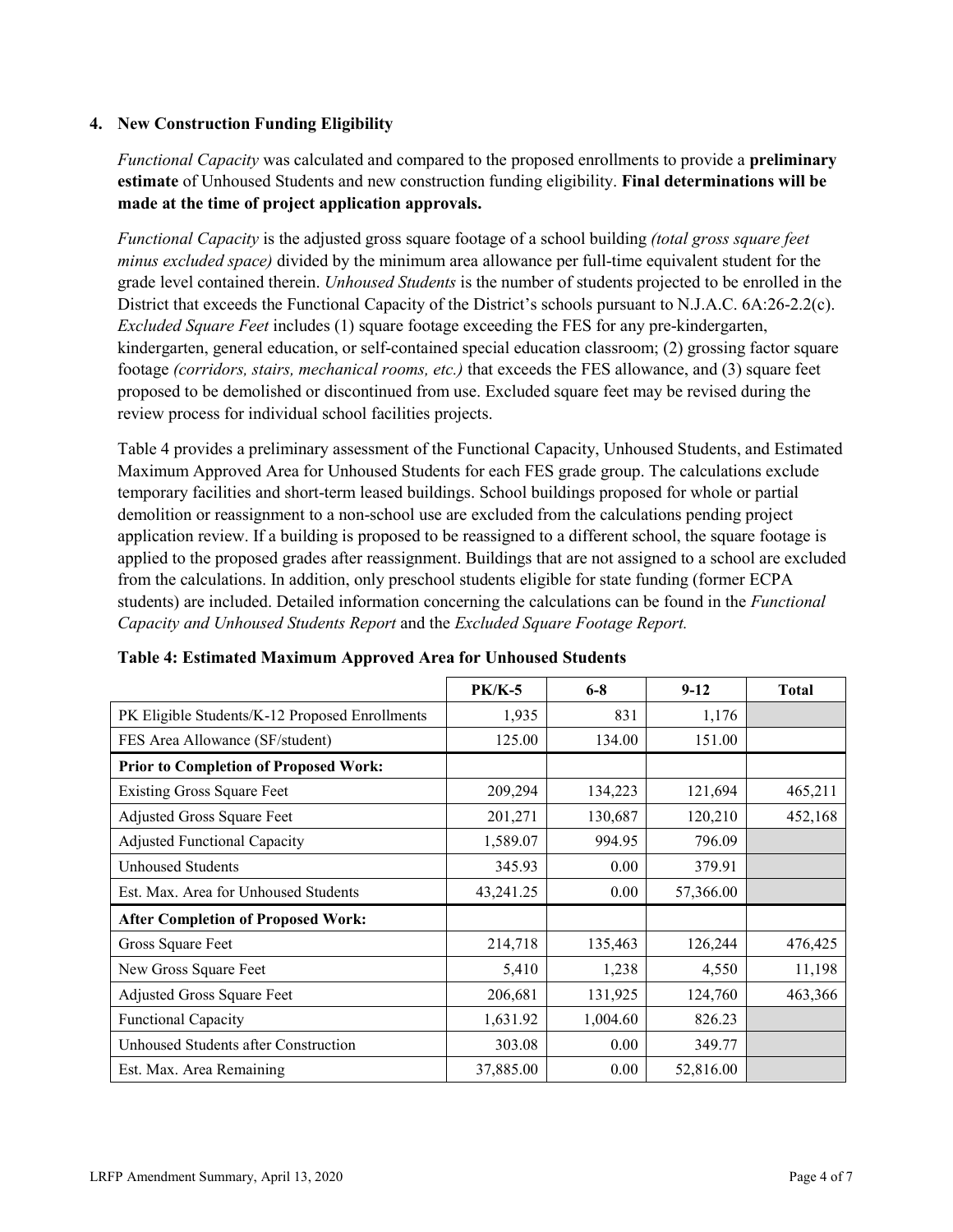Facilities used for non-instructional or non-educational purposes are ineligible for State support under the Act. However, projects for such facilities shall be reviewed by the Department to determine whether they are consistent with the District's LRFP and whether the facility, if it is to house students (full or part time) conforms to educational adequacy requirements. These projects shall conform to all applicable statutes and regulations.

Estimated costs represented in the LRFP by the District are for capital planning purposes only. The estimates are not intended to represent preliminary eligible costs or final eligible costs of approved school facilities projects.

Considerations:

- The District does not have approved projects pending completion, as noted in Section 1, that impact the Functional Capacity calculations.
- The Functional Capacity calculations *exclude* square feet proposed for demolition or discontinuation for the following FES grade groups and school buildings pending a feasibility study and project review: n/a .
- Based on the preliminary assessment, the District has Unhoused Students prior to the completion of proposed work for the following FES grade groups: PK-5, 9-12.
- New construction is proposed for the following FES grade groups: PK-5, 6-8, 9-12.
- **Proposed new construction exceeds the estimated maximum area allowance for Unhoused** Students prior to the completion of the proposed work for the following grade groups: 6-8.
- The District, based on the preliminary LRFP assessment, will have Unhoused Students after completion of the proposed LRFP work. If the District is projected to have Unhoused Students, adequate justification has been provided to confirm educational adequacy in accordance with Section 6 of this determination.

**FINDINGS** Functional Capacity and Unhoused Students calculated in the LRFP are preliminary estimates. Preliminary Eligible Costs (PEC) and Final Eligible Costs (FEC) will be included in the review process for specific school facilities projects. A feasibility study undertaken by the District is required if building demolition or replacement is proposed per N.J.A.C. 6A:26-2.3(b)(10).

# **5. Proposed Work**

The District assessed program space, capacity, and physical plant deficiencies to determine corrective actions. Capital maintenance, or *"system actions,"* address physical plant deficiencies due to operational, building code, and /or life cycle issues. Inventory changes, or *"inventory actions,*" add, alter, or eliminate sites, site amenities, buildings, and/or rooms.

The Act (N.J.S.A. 18A:7G-7b) provides that all school facilities shall be deemed suitable for rehabilitation unless a pre-construction evaluation undertaken by the District demonstrates to the satisfaction of the Commissioner that the structure might pose a risk to the safety of the occupants even after rehabilitation or that rehabilitation is not cost-effective. Pursuant to N.J.A.C. 6A:26-2.3(b)(10), the Commissioner may identify school facilities for which new construction is proposed in lieu of rehabilitation for which it appears from the information presented that new construction is justified, provided, however, that for such school facilities so identified, the District must submit a feasibility study as part of the application for the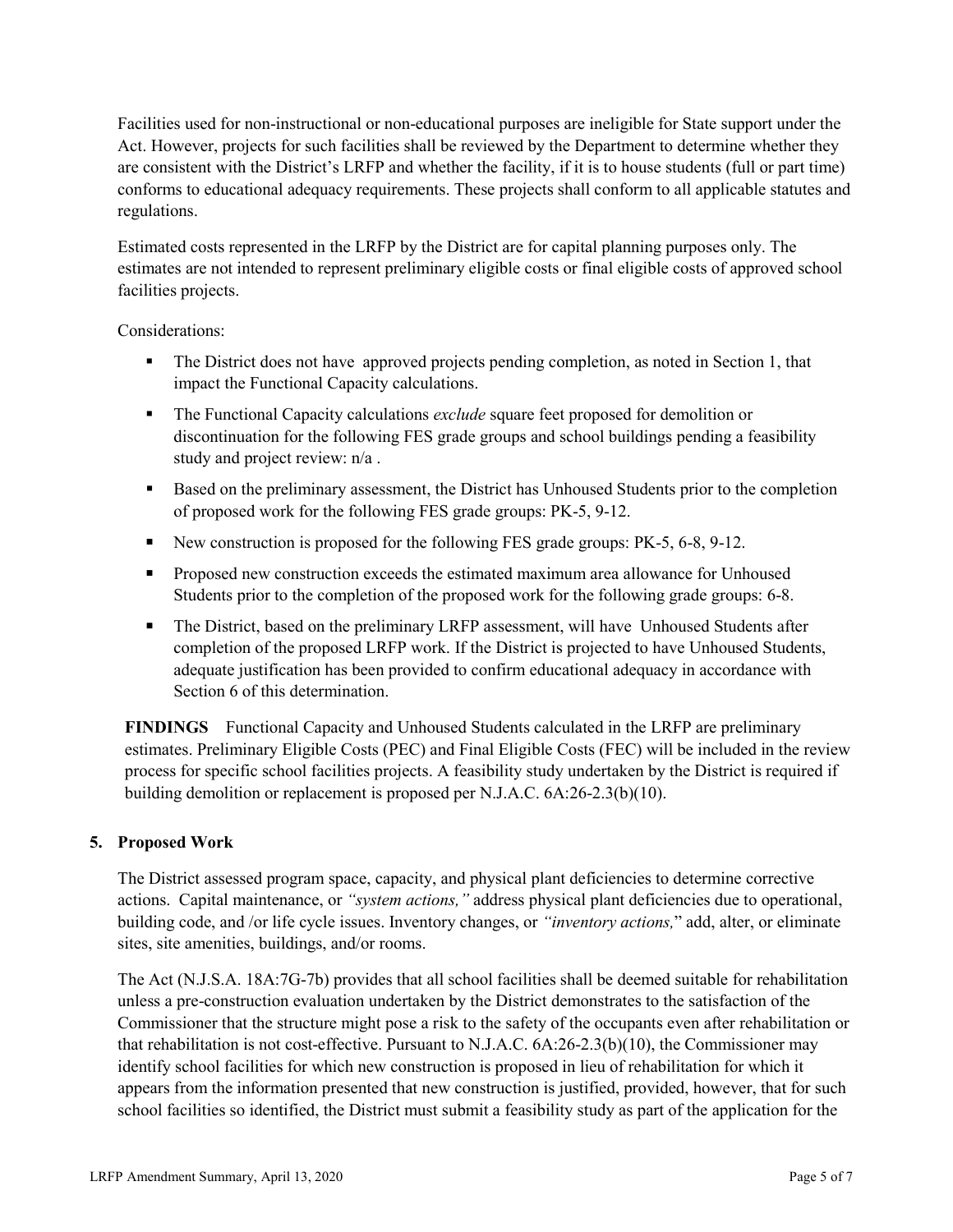specific school facilities project. The cost of each proposed building replacement is compared to the cost of additions or rehabilitation required to eliminate health and safety deficiencies and to achieve the District's programmatic model.

Table 5 lists the scope of work proposed for each school based on the building(s) serving their student population. Proposed inventory changes are described in the LRFP website reports titled *"School Asset Inventory Report and "Proposed Room Inventory Report."* Information concerning proposed systems work, or capital maintenance can be found in a supporting document submitted by the District.

With the completion of the proposed work, the following schools are proposed to be eliminated:  $n/a$ ; the following schools are proposed to be added: n/a .

| <b>Proposed Scope of Work</b>                                                                  | <b>Applicable Schools</b>                                                                                    |
|------------------------------------------------------------------------------------------------|--------------------------------------------------------------------------------------------------------------|
| Renovation only (no new construction)                                                          |                                                                                                              |
| System actions only (no inventory actions)                                                     | n/a                                                                                                          |
| Existing inventory actions only (no systems actions)                                           | n/a                                                                                                          |
| Systems and inventory changes                                                                  | Franklin Elementary School (080), Cleveland<br>Elementary School (090), Roosevelt<br>Elementary School (120) |
| <b>New construction</b>                                                                        |                                                                                                              |
| Building addition only (no systems or existing inventory actions)                              | n/a                                                                                                          |
| Renovation and building addition (system, existing inventory,<br>and new construction actions) | Madison Elementary School (110), Rahway<br>Middle School (060), Rahway High School<br>(050)                  |
| New building on existing site                                                                  | n/a                                                                                                          |
| New building on new or expanded site                                                           | n/a                                                                                                          |
| Site and building disposal (in addition to above scopes)                                       |                                                                                                              |
| Partial building demolition                                                                    | n/a                                                                                                          |
| Whole building demolition                                                                      | n/a                                                                                                          |
| Site and building disposal or discontinuation of use                                           | n/a                                                                                                          |

**Table 5. School Building Scope of Work**

**FINDINGS** The Department has determined that the proposed work is adequate for approval of the District's LRFP amendment. However, Department approval of proposed work in the LRFP does not imply the District may proceed with a school facilities project. The District must submit individual project applications with cost estimates for Department project approval. Both school facilities project approval and other capital project review require consistency with the District's approved LRFP.

#### **6. Proposed Room Inventories and the Facilities Efficiency Standards**

The District's proposed school buildings were evaluated to assess general educational adequacy in terms of compliance with the FES area allowance pursuant to N.J.A.C. 6A:26-2.2 and 2.3.

District schools proposed to provide less square feet per student than the FES after the completion of proposed work as indicated in Table 5 are as follows: Roosevelt, Franklin, and Madison Elementary Schools